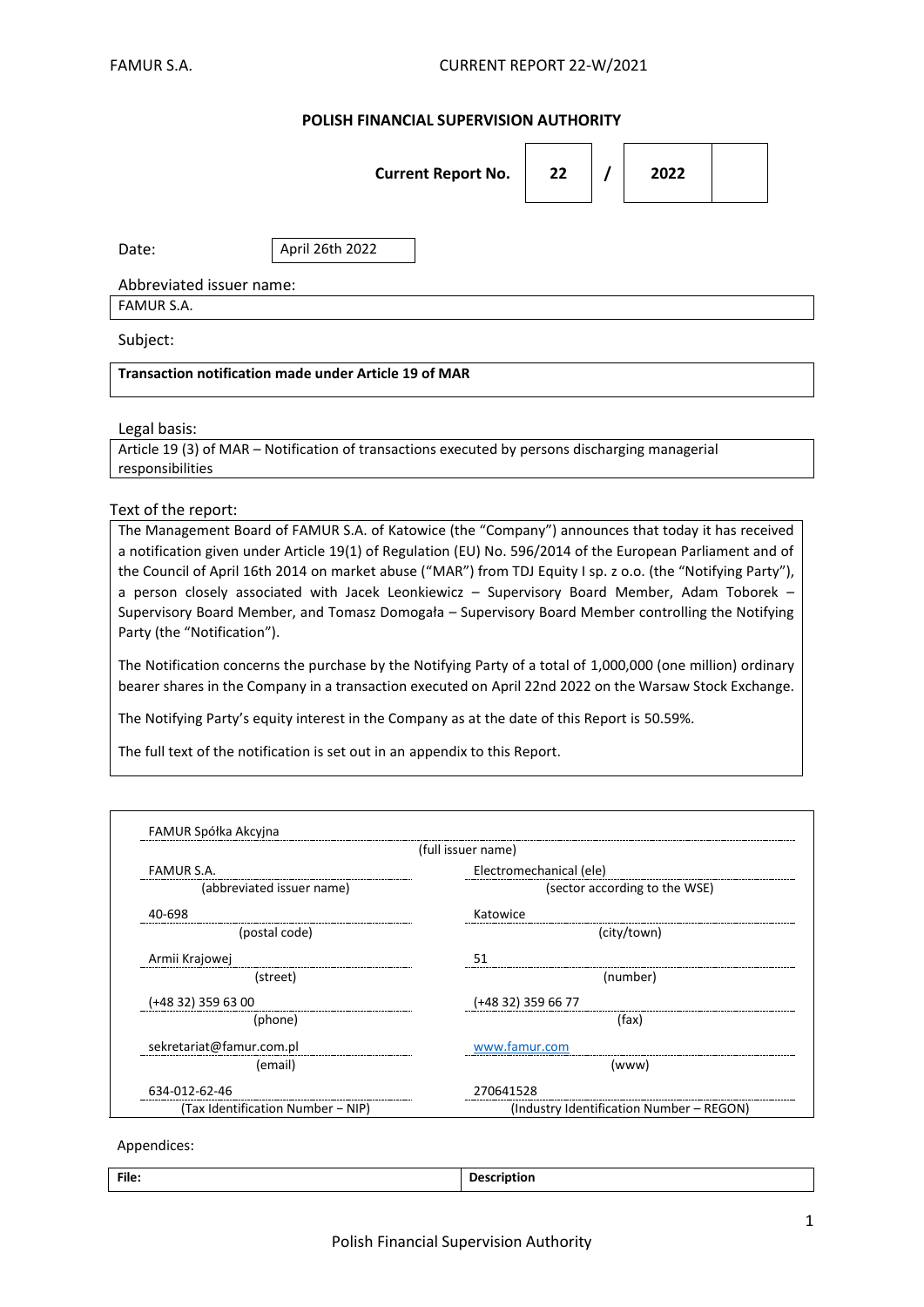FAMUR S.A. CURRENT REPORT 22-W/2021

## Powiadomienie.pdf **NOTIFICATION**

# **SIGNATURES OF AUTHORISED REPRESENTATIVES**

| Date            | Full name         | Position                                                           | Signature |
|-----------------|-------------------|--------------------------------------------------------------------|-----------|
| April 26th 2022 | Mirosław Bendzera | President of<br>the Management Board                               |           |
| April 26th 2022 | Tomasz Jakubowski | Vice President, Chief<br>Operating Officer,<br>Underground segment |           |